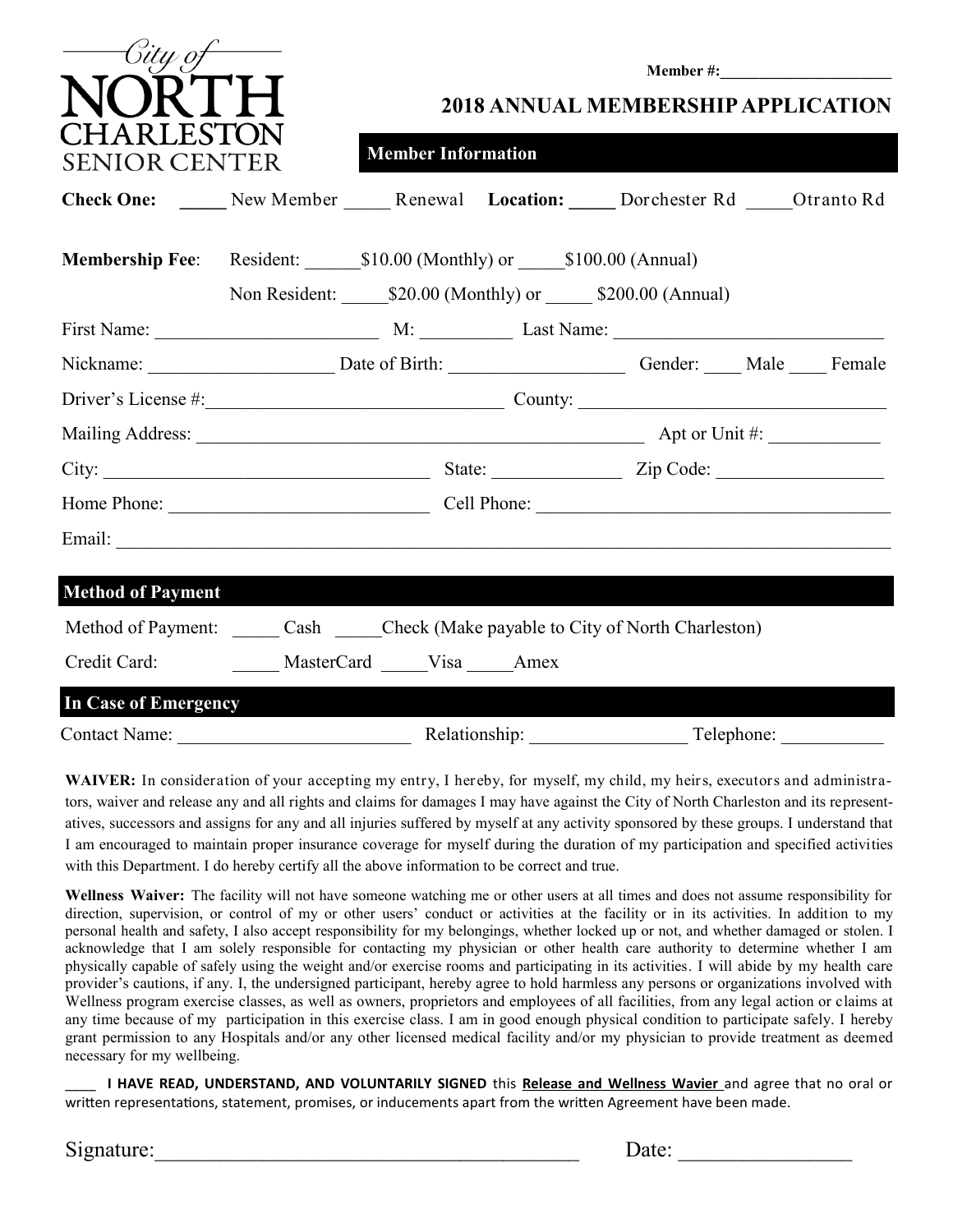## **CITY OF NORTH CHARLESTON PARTICIPANT WAIVER FORM**

Name of Participant

Last **Example 2018** Text **First First Example 2018** Middle Initial

# **PARTICIPANT'S WAIVER AND RELEASE OF LIABILITY**

\_\_\_\_\_\_\_\_\_\_\_\_\_\_\_\_\_\_\_\_\_\_\_\_\_\_\_\_\_\_\_\_\_\_\_\_\_\_\_\_\_\_\_\_\_\_\_\_\_\_\_\_\_\_\_\_\_\_\_\_\_\_\_\_\_\_\_\_\_\_\_\_\_\_\_\_\_\_\_\_\_\_\_\_\_\_\_\_\_\_\_\_\_\_\_\_\_\_\_\_\_\_\_\_\_\_

In consideration of the acceptance of the application, as a participant in any programs and/or activities of the City of North Charleston I hereby agree to assume all risks attendant upon myself while participating in any City of North Charleston programs and/or activities. I acknowledge the following: that participation in this event is voluntary, and involves physical activity. I agree as to myself and for my heirs, personal representatives or assigns, to hereby assume the risk of any injury from any cause whatsoever, including the negligence of the City; and to give up, waiver, and discharge and release the City of North Charleston, the Corporate Sponsors of this program, their officers, volunteers, agents, and employees, from any and all claims for injuries, including death, and I agree to hold the City harmless, and covenant not to sue the City or others listed herein, should property loss, injury, or death occur during or as a result of my participation in this program. If necessary, the City may provide medical care at my expense. By signing below, I acknowledge that I have read this assumption of risk, waiver and release of liability agreement, fully understand its terms, and I understand that I am giving up substantial rights, including my right to sue. I acknowledge that I am signing this agreement freely and voluntarily, and intend by my signature for this to be a complete and unconditional release of all liability to the greatest extent of the law I hereby waive, release, and discharge any and all claims for damages for death, personal injury, or property damage which I may have, or which may hereafter accrue to me, as a result of my participation in the City of North Charleston program or activity. I agree to indemnify and hold harmless from liability the City of North Charleston.

I acknowledge that I have read the Release Waiver, Assumption of Risk and Indemnity Agreement and sign it on behalf of the participant with full knowledge and understanding of its contents.

 $\_$  , and the contribution of the contribution of  $\mathcal{L}_\mathcal{A}$  , and the contribution of  $\mathcal{L}_\mathcal{A}$ Print Name Signature of Applicant Date

## **VIDEO-PHOTO RELEASE**

I understand that during the City of North Charleston program and/or activity, my photograph may be taken by the City of North Charleston, producers, sponsors, organizer, and/or assigns. I agree that my photograph, including video photography, film photography, or other reproduction of my likeness, may be used without charge by the producers, sponsors, organizers and/or it's assigns for such purposed as they deem appropriate.

*I acknowledge that I have read the Video-Photo Release and sign it on behalf of the participant with full knowledge and understanding of its contents.* 

 $\_$  , and the contribution of the contribution of  $\mathcal{L}_\mathcal{A}$  , and the contribution of  $\mathcal{L}_\mathcal{A}$